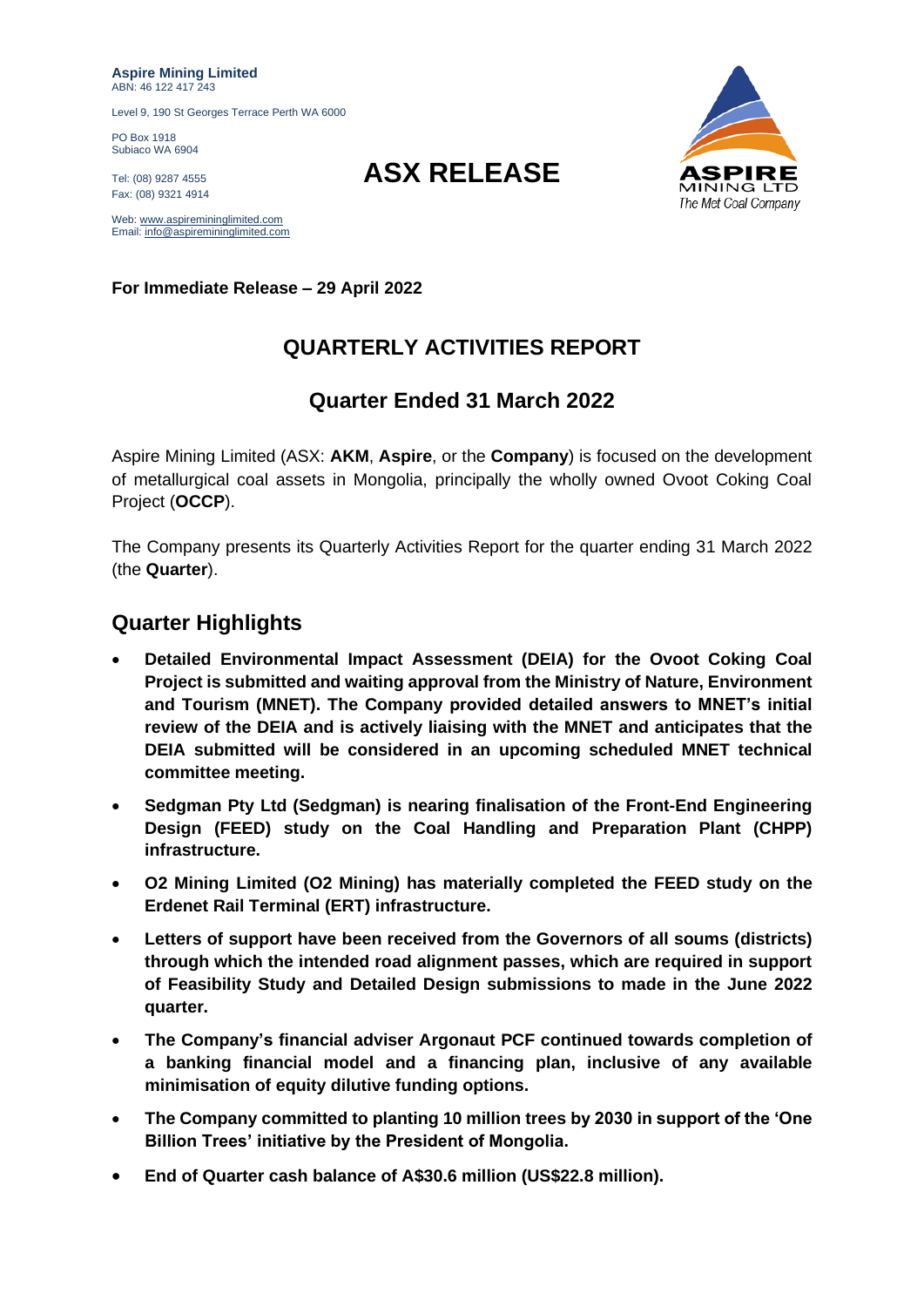## **OCCP DFS Progress**

In order for the Company to complete the Definitive Feasibility Study for the Ovoot Coking Coal Project (OCCP), additional infill drilling around the intended starter pit location is required. For this to occur, a Detailed Environmental Impact Assessment (DEIA) is required to be approved by the Ministry of Nature, Environment and Tourism (MNET).

The required local community consultation has been undertaken and the DEIA has been submitted to the MNET. The Company is in continual communication with the MNET and is expecting that its submission will be approved in an upcoming review committee meeting.

During the Quarter, the Company progressed with the FEED studies required for CHPP and ERT infrastructure. The Company has spent \$0.71 million on the OCCP over the Quarter and includes consultant costs in relation to FEED studies and road engineering.

### **CHPP FEED Study**

Sedgman Pty Ltd (Sedgman) was engaged by the Company to conduct a FEED study on CHPP infrastructure for the OCCP (refer *AKM (2021) Award of Contract for CHPP Study. ASX release 31 May 2021*).

During the Quarter, Sedgman completed its work on Stage 2 of the FEED study and its report to the Company is nearing finalisation.

The outputs for Stage 2 include a preliminary design and cost estimate for construction of a 350 tonne per hour CHPP, including enclosed product storage and automated truck loadout.

With ongoing supply chain disruptions, including as result of ongoing COVID-19 impacts in China and the Russia-Ukraine conflict, it is currently a difficult environment for estimating capital costs into 2023. It is expected that competitive tendering closer to commencement of construction will provide better confidence in the capital cost estimates.

Further details regarding the conclusions made in relation to this FEED study will be published in a separate announcement following receipt of the final Sedgman Report.

### **Erdenet Terminal FEED Study**

As announced to the market on 30 July 2021 (*AKM (2021) Quarterly Activities Report. ASX release 30 July 2021)*, O2 Mining was engaged by the Company to conduct a FEED study on the ERT infrastructure for the OCCP, including for a coal handling system incorporating truck unloading, coal storage and train loadout facilities.

Stage 2 work in relation to this has progressed throughout the Quarter, with finalisation of designs and development of cost estimates, further developing and optimising concepts selected at the culmination of Stage 1.

The final report is expected to be received soon, following which further details will be in a separate announcement.

### **Road Design and Planning**

During the Quarter, the Company's local engineering consultants, Gobi Infrastructure Partners LLC (GIP) and ICT Sain Consulting LLC (ICT), continued to progress development of the Feasibility Study and Detailed Design for the paved road to be used for hauling washed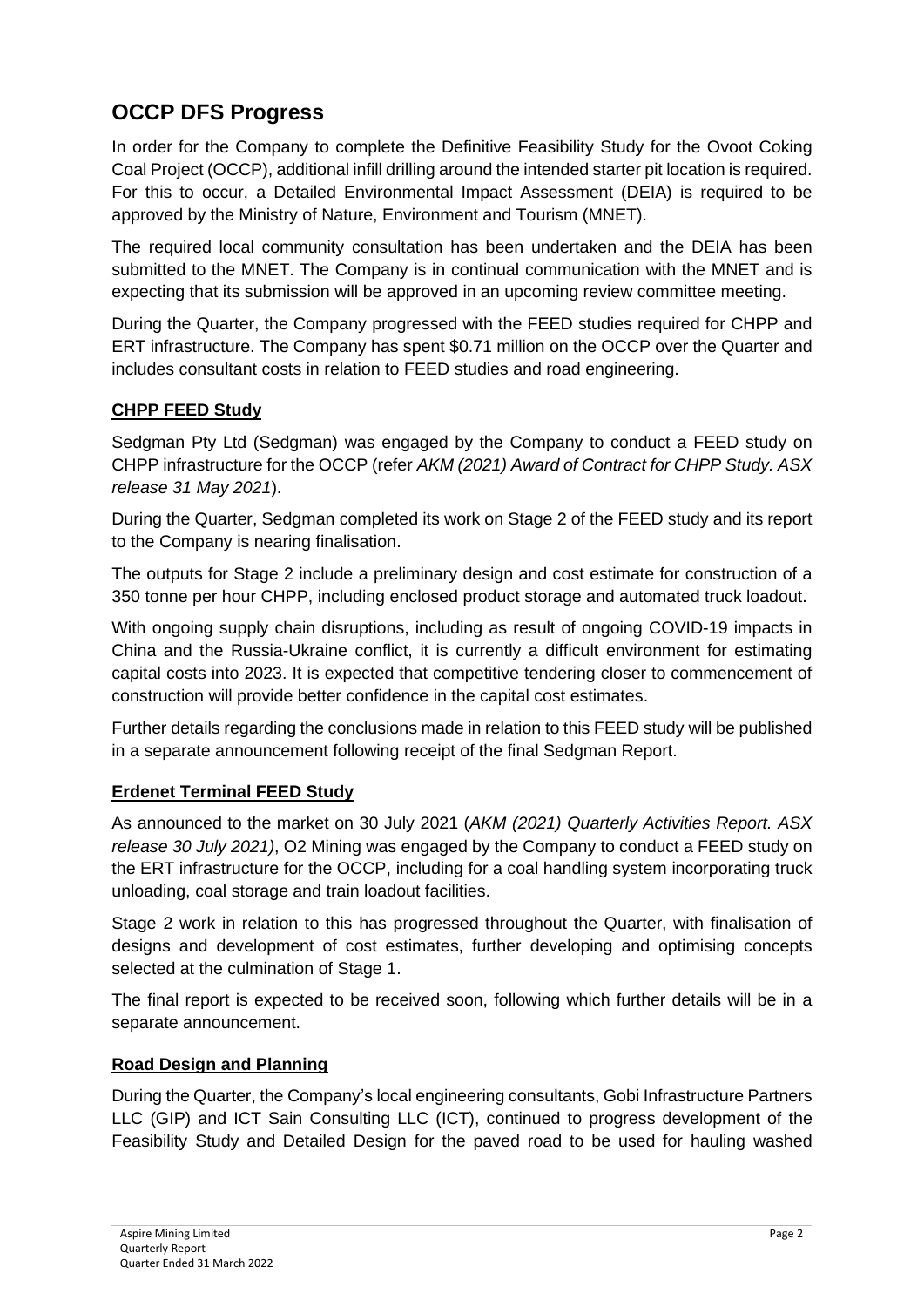product coal from the OCCP to the ERT in compliance with requirements of the Ministry of Road and Transport Development.

Following completion of the underlying survey work during the December 2021 quarter, all geological sample laboratory results were received during the Quarter. The Feasibility Study is close to completion and is expected to be submitted to the Science and Technology Council for review in coming weeks. Submission of the Detailed Design follows approval of the Feasibility Study expected within the June 2022 quarter.

### **Sustainable Development Activities**

The Company continues to actively engage with the people and local government in communities local to the planned OCCP activities.

During the Quarter, the Company finalised sales of remaining livestock feed generated from the 2021 'Green Fodder Project' trial to citizens living nearby to the OCCP mining license. This program has been well received by the local community. It generated temporary local employment opportunities for community members, enabled competitively priced fodder to be acquired locally, and has assisted the local community to support their livestock over the difficult winter period. Preparations are being made to enable a similarly sized harvest in 2022.

Having sufficient feed available for livestock throughout the year promotes the possibilities of developing local dairy and meat industries, which support value adding opportunities for local herders. The Company is interested to see such opportunities prosper, as it will increase the availability of necessary goods once in operation that are able to be sourced locally.

The Company has committed to planting 10 million trees in alignment with the President of Mongolia's 'One Billion Trees' initiative, which was announced at the COP26 World Leaders Summit in Glasgow, Scotland in November 2021. This aligns with intended progressive rehabilitation work and will involve establishment of a seedling nursery in Murun (the capital city of Khuvsgul aimag) and cooperation with community and local government groups. Further details of this were announced separately on 4 April 2022 *(AKM (2022) Aspire Commits to Tree Planting Campaign. ASX Release 4 April 2022).*

### **Logistics and Marketing Update**

There has been recent media coverage of a research report published in the scientific journal Joule<sup>1</sup> which modelled future coal market developments affecting Australian exports, including the improving rail infrastructure in Mongolia as a reason behind future weakening of both Australian thermal and coking coal imports into China.

There is a growing transformation of rail infrastructure in the south of Mongolia, as shown in [Figure 1.](#page-3-0) Construction of two lines connecting the Tavan Tolgoi coalfield with the Chinese rail system are significantly advanced, with one line now in a commissioning phase.

Further, another rail line is under construction with target completion by October this year, connecting Sainshand (which sits on the existing Trans-Mongolian railway line) with the border port of Khangi – Mandal.

<sup>1</sup>China's decarbonization and energy security plans will reduce seaborne coal imports: Results from an installation-level model: Joule: Volume 6, Issue 4, 20 April 2022.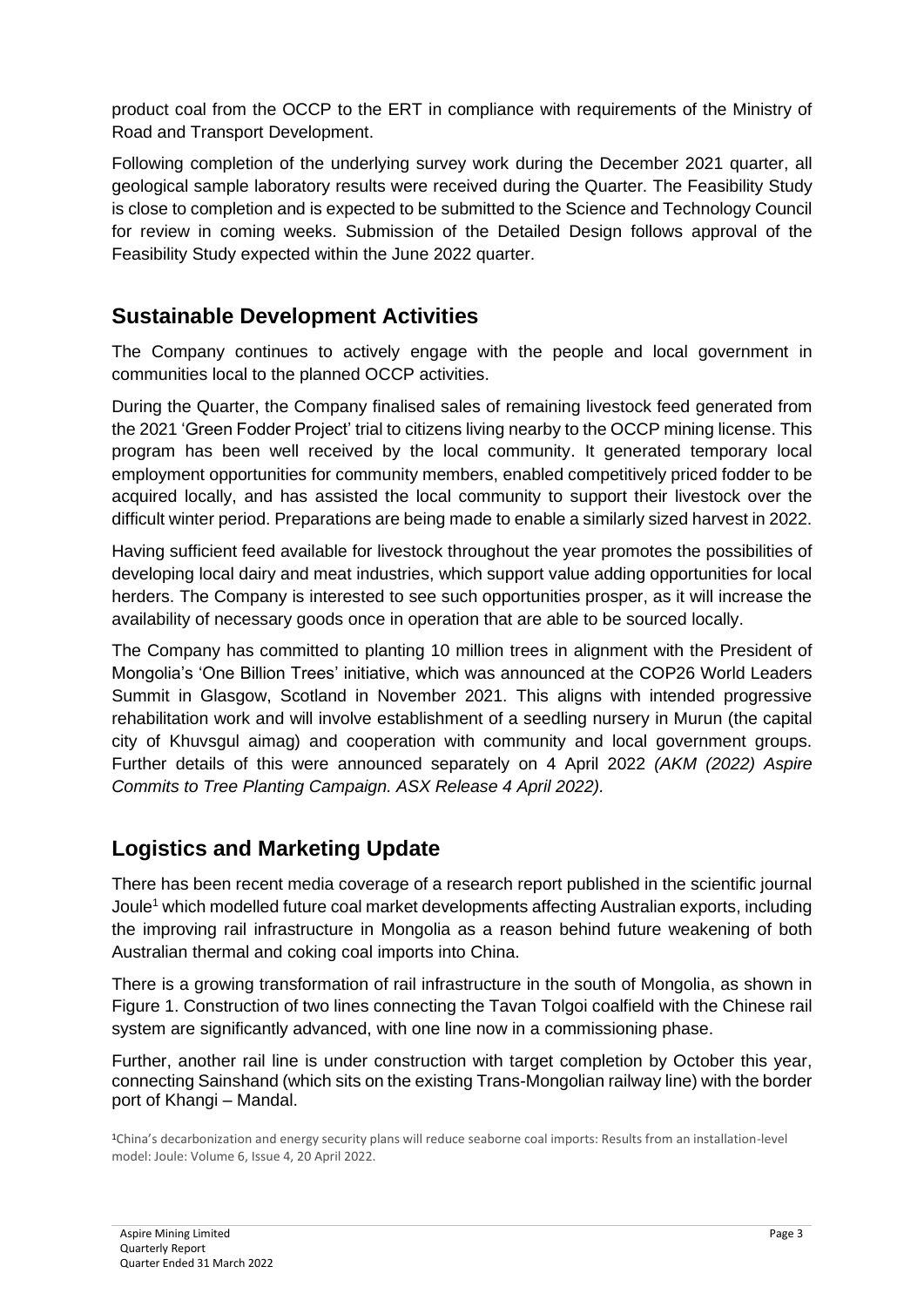The rail line between Sainshand and Khangi – Mandal will be of great benefit to bulk commodity exporters, including those situated in the north of Mongolia such as Aspire, as it is intended that the Khangi – Mandal port will be setup specifically to handle bulk commodities and thus address the current capacity bottlenecks at the existing Zamiin-Uud – Erlian port.



<span id="page-3-0"></span>*Figure 1. Mongolian rail construction in progress*

Interestingly, the largest beneficiaries of the recent limitations imposed by China on the import of coking coal from Australia have been the United States, Canada and to a lesser extent Russia (refer Table 1 below). In 2021 Mongolia remained the principal source of imported coking coal into China, although the majority of this had not been beneficiated. This is despite severely constrained exports as a result of extended periods of border closure and restrictions between Mongolia and China due to COVID-19.

| <b>Countries</b> | 2021Mt | <b>Market Share</b> | 2020 Mt | Change   |
|------------------|--------|---------------------|---------|----------|
| Mongolia         | 14.0   | 25.6%               | 23.8    | $-41.2%$ |
| Russia           | 10.7   | 19.6%               | 6.7     | 59.7%    |
| <b>USA</b>       | 10.2   | 18.6%               | 1.0     | 920.0%   |
| Canada           | 9.3    | 17.0%               | 4.7     | 97.9%    |
| Australia        | 6.2    | 11.3%               | 35.4    | $-82.5%$ |
| <b>Others</b>    | 4.2    | 7.7%                | 1.1     | 281.8%   |
| <b>Total</b>     | 54.7   | 100.0%              | 72.6    | $-24.7%$ |

*Table 1. Chinese coal import by source country, 2020-2021 Source: GAC, Sxcoal 26 Jan 2022*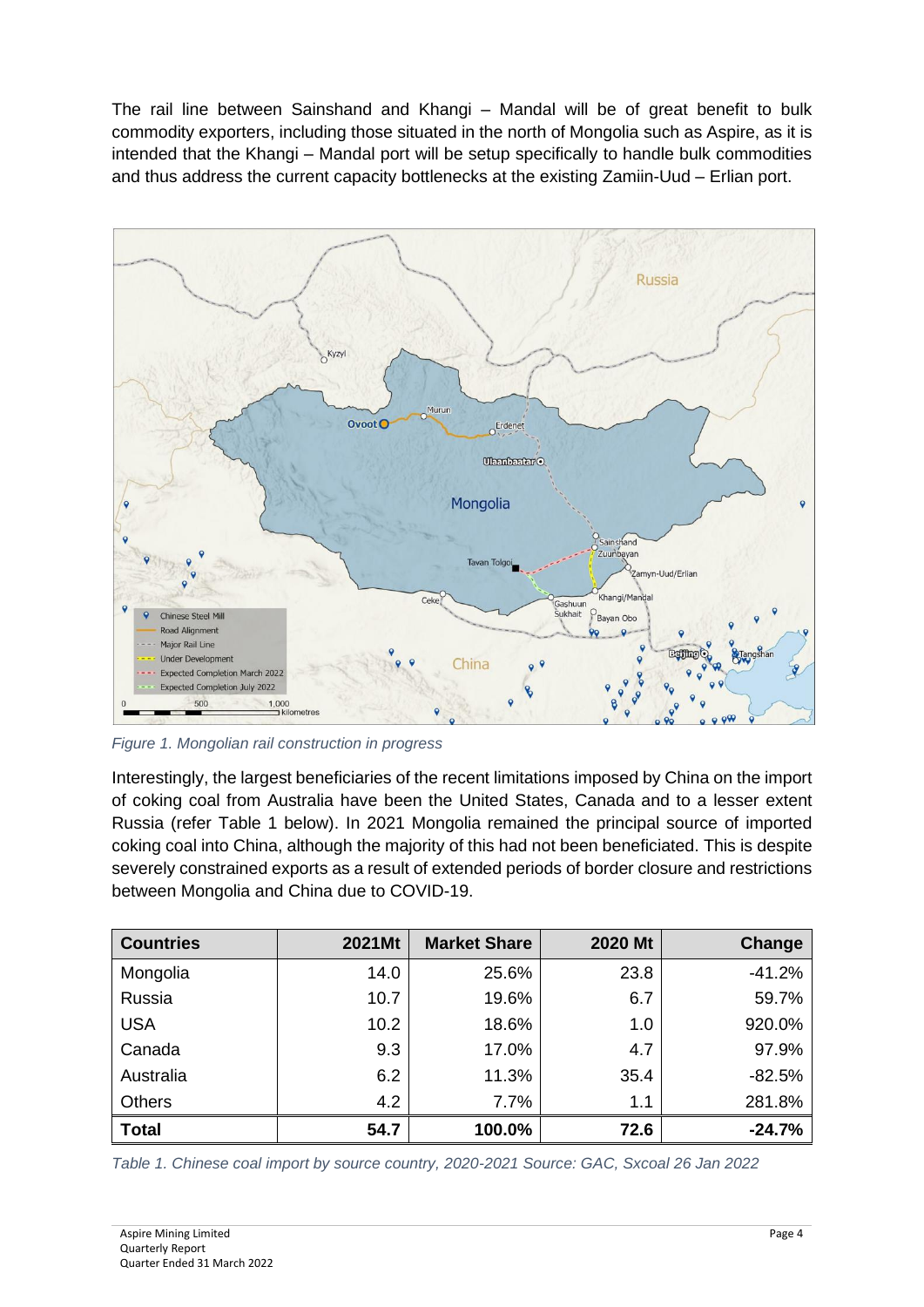## **Corporate**

As at 31 March 2022, the Company had \$30.6 million (US\$22.9 million) in cash and term deposits. The quarterly expenditure included payments to related parties of \$0.10 million which comprised executive and non-executive directors' remuneration.

Argonaut PCF has continued to work on a banking financial model and a comprehensive financing plan for the OCCP. Execution of the financing plan will commence as soon as permitting allows. This plan minimises the amount of equity capital that the Company will need to contribute to fully fund the OCCP. An information memorandum and data room are currently being prepared.

Substantial beneficial shareholders as at 31 March 2022 are:

| <b>Beneficial Shareholder</b> | <b>Number of Shares</b> | % Interest |
|-------------------------------|-------------------------|------------|
| Mr Tserenpuntsag Tserendamba  | 266,376,470             | 52.47%     |
| Noble Group                   | 66,401,758              | 13.08%     |

### **Capital Structure**

The securities on issue at 31 March 2022 were:

| <b>Security</b>        | No. on issue |  |
|------------------------|--------------|--|
| Quoted Ordinary Shares | 507,636,985  |  |

Interests in mining and exploration tenements at 31 March 2022

| <b>Tenement</b>        | Location | <b>Attributable Equity</b> |
|------------------------|----------|----------------------------|
| <b>Ovoot MV-017098</b> | Mongolia | 100%                       |
| Nuurstei MV-020941     | Mongolia | 90%                        |

### **Group Investment Structure**

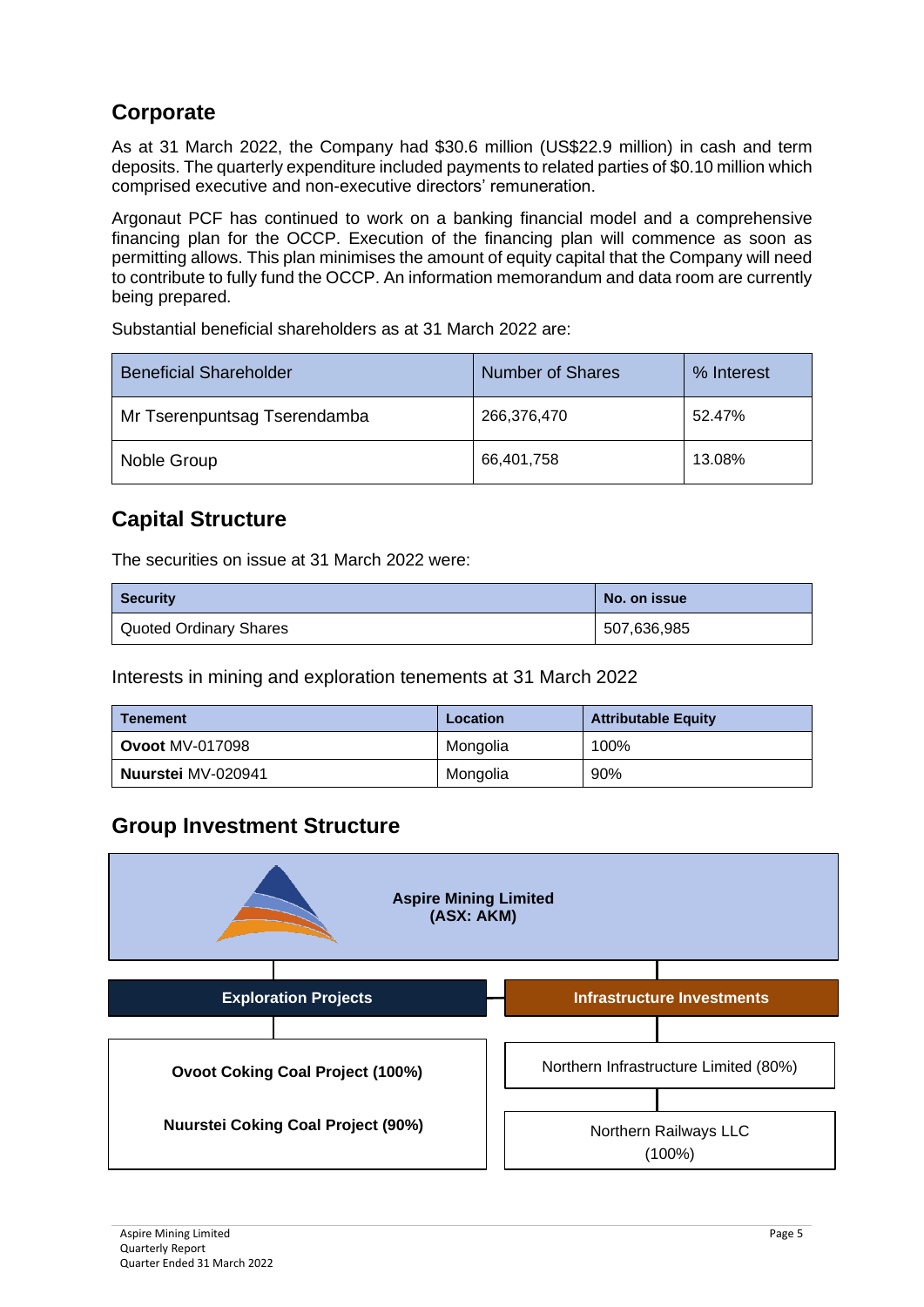This announcement is authorised for release by the Managing Director.

**- Ends -**

#### **Forward Looking Statements**

This report contains forward-looking information which is based on the assumptions, estimates, analysis and opinions of management and engaged consultants made in light of experience and perception of trends, current conditions and expected developments, as well as other factors believed to be relevant and reasonable in the circumstances at the date that such statements are made, but which may prove to be incorrect.

Assumptions have been made by the Company regarding, among other things: the price of coking coal, the timely receipt of required governmental approvals, the accuracy of capital and operating cost estimates, the completion of a feasibility studies on its exploration and development activities, the ability of the Company to operate in a safe, efficient and effective manner and the ability of the Company to obtain financing as and when required and on reasonable terms. Readers are cautioned that the foregoing list is not exhaustive of all factors and assumptions which may have been used by the Company.

Although management believes that the assumptions made and the expectations represented by such information are reasonable, there can be no assurance that the forward-looking information will prove to be accurate.

Forward-looking information involves known and unknown risks, uncertainties, and other factors which may cause the actual results, performance or achievements of the Company to be materially different from any anticipated future results, performance or achievements expressed or implied by such forwardlooking information. Such factors include, among others, the actual market price of coking coal, the actual results of current exploration, the actual results of future exploration, changes in project parameters as plans continue to be evaluated, as well as those factors disclosed in the Company's publicly filed documents. Readers should not place undue reliance on forward-looking information.

#### **About Aspire Mining Limited**

Aspire Mining Limited (ASX: AKM) is 100% owner of the world-class Ovoot Coking Coal Project, and 90% owner of the Nuurstei Coking Coal Project, both located in Khuvsgul aimag (province) of north western Mongolia.

The Company is focused upon engineering, permitting, and financing the Ovoot Coking Coal Project with the intention to mine coking coal by open pit, wash it on site for trucking the washed coking coal to a Company owned terminal facility in Erdenet for delivery to customers in China and Russia via the existing Mongolian rail network.

### **For more information contact:**

| <b>VUI NUI ULU</b>                                    |                   |                 |
|-------------------------------------------------------|-------------------|-----------------|
| David Paull<br>Chairman                               | Aspire Mining Ltd | +61 8 9287 4555 |
| Achit – Erdene Darambazar<br><b>Managing Director</b> | Aspire Mining Ltd | +976 7011 6828  |

**Corporate**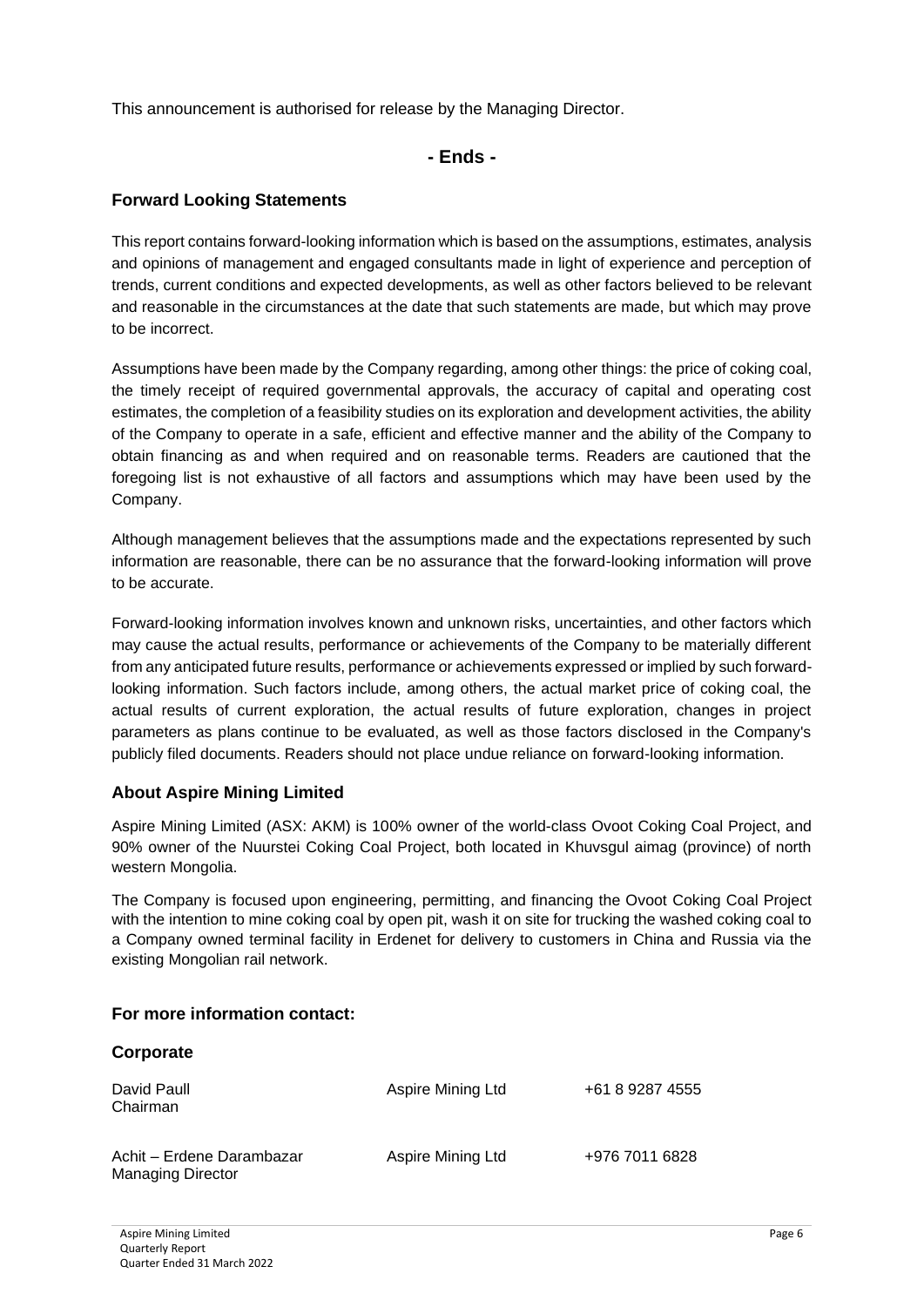# **Appendix 5B**

# **Mining exploration entity or oil and gas exploration entity quarterly cash flow report**

Name of entity

ASPIRE MINING LIMITED

46 122 417 243 31 March 2021

ABN Quarter ended ("current quarter")

|     | <b>Consolidated statement of cash flows</b>       | <b>Current quarter</b><br>\$A'000 | Year to date<br>$(9$ months)<br>\$A'000 |
|-----|---------------------------------------------------|-----------------------------------|-----------------------------------------|
| 1.  | <b>Cash flows from operating activities</b>       |                                   |                                         |
| 1.1 | Receipts from customers                           |                                   |                                         |
| 1.2 | Payments for                                      |                                   |                                         |
|     | exploration & evaluation (if expensed)<br>(a)     |                                   |                                         |
|     | development<br>(b)                                |                                   |                                         |
|     | production<br>(c)                                 |                                   |                                         |
|     | staff costs<br>(d)                                | (189)                             | (749)                                   |
|     | (e) administration and corporate costs            | (311)                             | (926)                                   |
| 1.3 | Dividends received (see note 3)                   |                                   |                                         |
| 1.4 | Interest received                                 |                                   | 42                                      |
| 1.5 | Interest and other costs of finance paid          |                                   |                                         |
| 1.6 | Income taxes paid                                 |                                   |                                         |
| 1.7 | Government grants and tax incentives              |                                   |                                         |
| 1.8 | Other – GST and other taxes                       | (16)                              | (40)                                    |
| 1.9 | Net cash from / (used in) operating<br>activities | (516)                             | (1,673)                                 |

|     |     | Cash flows from investing activities      |       |         |
|-----|-----|-------------------------------------------|-------|---------|
| 2.1 |     | Payments to acquire:                      |       |         |
|     | (a) | entities                                  |       |         |
|     | (b) | tenements                                 |       |         |
|     | (c) | property, plant and equipment             | 6     |         |
|     | (d) | exploration & evaluation (if capitalised) | (711) | (1,856) |
|     | (e) | investments                               |       |         |
|     | (†) | other non-current assets                  |       |         |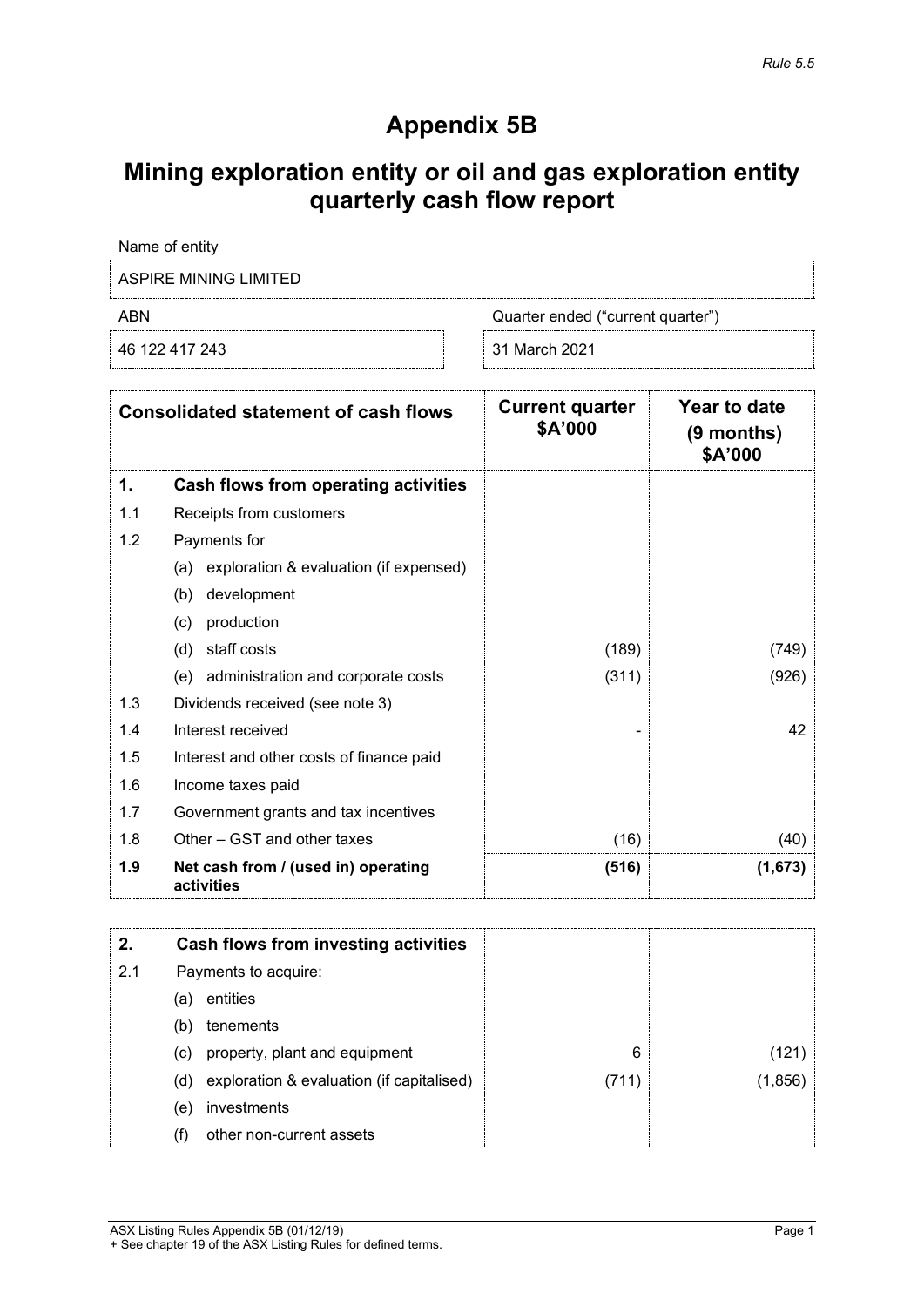|                                            | <b>Consolidated statement of cash flows</b>       | <b>Current quarter</b><br>\$A'000 | Year to date<br>$(9$ months)<br>\$A'000 |
|--------------------------------------------|---------------------------------------------------|-----------------------------------|-----------------------------------------|
| $2.2^{\circ}$                              | Proceeds from the disposal of:                    |                                   |                                         |
|                                            | entities<br>(a)                                   |                                   |                                         |
|                                            | (b)<br>tenements                                  |                                   |                                         |
|                                            | (c)<br>property, plant and equipment              |                                   |                                         |
|                                            | (d)<br>investments                                |                                   |                                         |
|                                            | other non-current assets<br>(e)                   |                                   |                                         |
| 2.3                                        | Cash flows from loans to other entities           |                                   |                                         |
| 2.4                                        | Dividends received (see note 3)                   |                                   |                                         |
| 2.5<br>Other (provide details if material) |                                                   |                                   |                                         |
| 2.6                                        | Net cash from / (used in) investing<br>activities | (705)                             | (1,977                                  |

| 3.   | Cash flows from financing activities                                                       |
|------|--------------------------------------------------------------------------------------------|
| 3.1  | Proceeds from issues of equity securities<br>(excluding convertible debt securities)       |
| 3.2  | Proceeds from issue of convertible debt<br>securities                                      |
| 3.3  | Proceeds from exercise of options                                                          |
| 3.4  | Transaction costs related to issues of equity<br>securities or convertible debt securities |
| 3.5  | Proceeds from borrowings                                                                   |
| 3.6  | Repayment of borrowings                                                                    |
| 3.7  | Transaction costs related to loans and<br>borrowings                                       |
| 3.8  | Dividends paid                                                                             |
| 3.9  | Other (provide details if material)                                                        |
| 3.10 | Net cash from / (used in) financing<br>activities                                          |

|     | Net increase / (decrease) in cash and<br>cash equivalents for the period |        |        |
|-----|--------------------------------------------------------------------------|--------|--------|
| 4.1 | Cash and cash equivalents at beginning of<br>period                      | 32,850 | 34.174 |
| 4.2 | Net cash from / (used in) operating<br>activities (item 1.9 above)       | (516)  | (1,673 |
| 4.3 | Net cash from / (used in) investing activities<br>(item 2.6 above)       | (705)  | (1.977 |
| 4.4 | Net cash from / (used in) financing activities<br>item 3.10 above)       |        |        |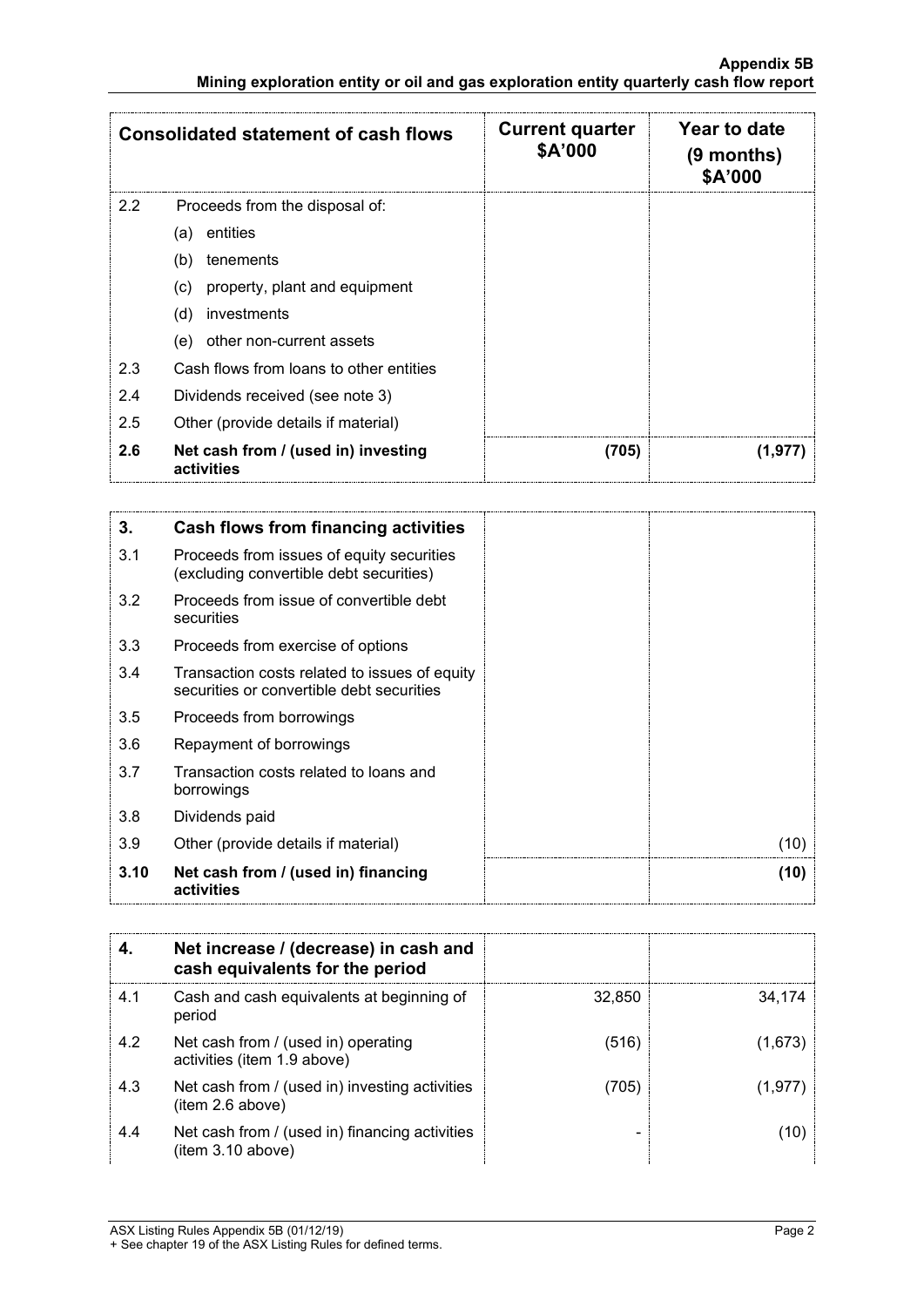| <b>Consolidated statement of cash flows</b> |                                                      | <b>Current quarter</b><br>\$A'000 | Year to date<br>(9 months)<br>\$A'000 |
|---------------------------------------------|------------------------------------------------------|-----------------------------------|---------------------------------------|
| 4.5                                         | Effect of movement in exchange rates on<br>cash held | 1971                              |                                       |
| 4.6                                         | Cash and cash equivalents at end of<br>period        | 30,658                            |                                       |

| 5.  | Reconciliation of cash and cash<br>equivalents<br>at the end of the quarter (as shown in the<br>consolidated statement of cash flows) to the<br>related items in the accounts | <b>Current quarter</b><br>\$A'000 | <b>Previous quarter</b><br>\$A'000 |
|-----|-------------------------------------------------------------------------------------------------------------------------------------------------------------------------------|-----------------------------------|------------------------------------|
| 5.1 | Bank balances                                                                                                                                                                 | 26,323                            | 28,378                             |
| 5.2 | Call deposits                                                                                                                                                                 | 4,335                             | 4.472                              |
| 5.3 | <b>Bank overdrafts</b>                                                                                                                                                        |                                   |                                    |
| 5.4 | Other (provide details)                                                                                                                                                       |                                   |                                    |
| 5.5 | Cash and cash equivalents at end of<br>quarter (should equal item 4.6 above)                                                                                                  | 30,658                            | 32.850                             |

| -6. | Payments to related parties of the entity and their<br>associates                          | <b>Current quarter</b><br><b>\$A'000</b> |
|-----|--------------------------------------------------------------------------------------------|------------------------------------------|
| 6.1 | Aggregate amount of payments to related parties and their<br>associates included in item 1 | 10٬                                      |
| 6.2 | Aggregate amount of payments to related parties and their<br>associates included in item 2 |                                          |

Note: if any amounts are shown in items 6.1 or 6.2, your quarterly activity report must include a description of, and an explanation for, such payments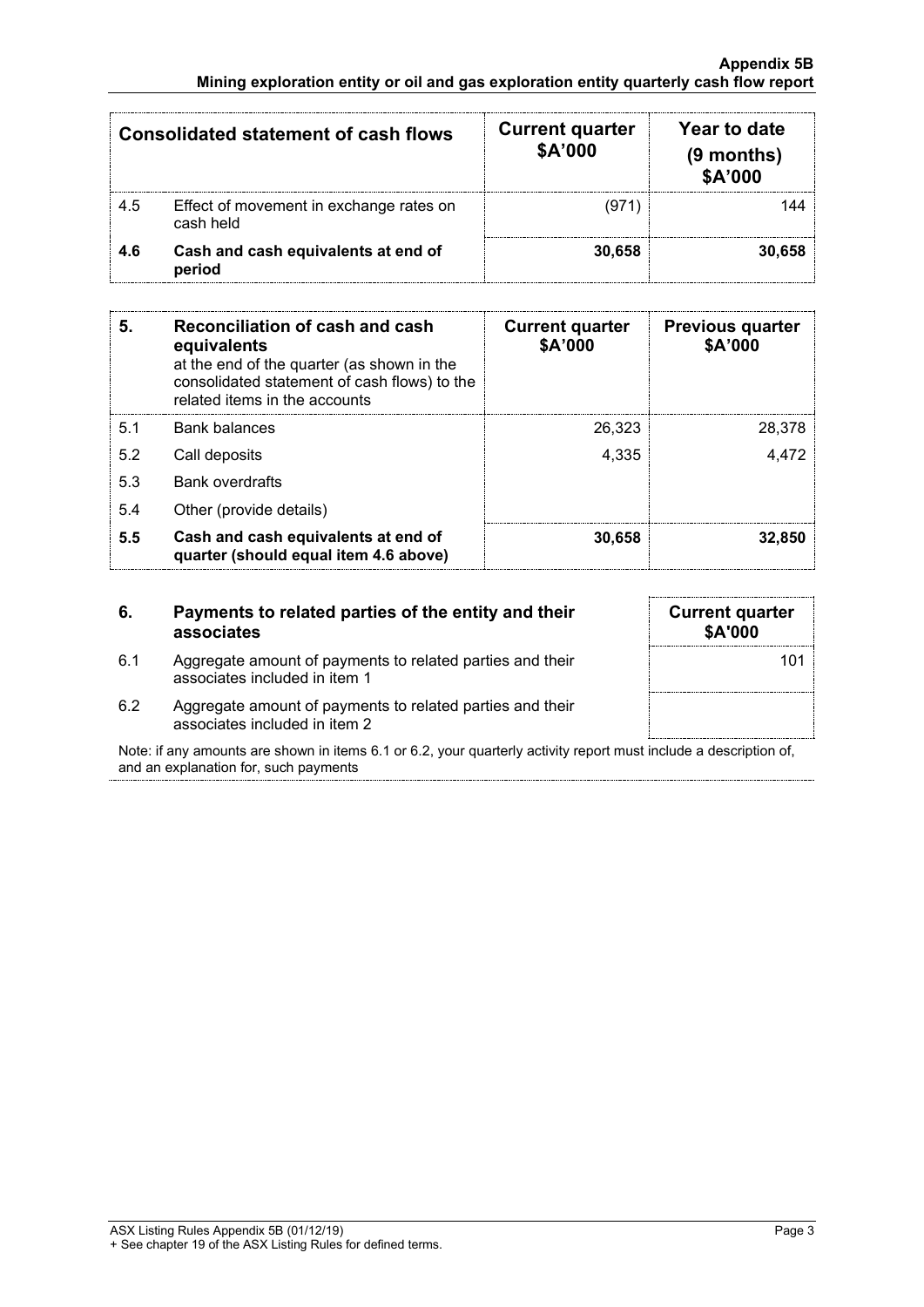#### **7. Financing facilities** *Note: the term "facility' includes all forms of financing arrangements available to the entity. Add notes as necessary for an understanding of the sources of finance available to the entity.*

- 7.1 Loan facilities
- 7.2 Credit standby arrangements
- 7.3 Other (please specify)
- 7.4 **Total financing facilities**

| <b>Total facility</b><br>amount at quarter<br>end<br>\$A'000 | Amount drawn at<br>quarter end<br>\$A'000 |
|--------------------------------------------------------------|-------------------------------------------|
|                                                              |                                           |
|                                                              |                                           |
|                                                              |                                           |
|                                                              |                                           |

#### 7.5 **Unused financing facilities available at quarter end**

7.6 Include in the box below a description of each facility above, including the lender, interest rate, maturity date and whether it is secured or unsecured. If any additional financing facilities have been entered into or are proposed to be entered into after quarter end, include a note providing details of those facilities as well.

| 8.  | Estimated cash available for future operating activities                     | \$A'000 |
|-----|------------------------------------------------------------------------------|---------|
| 8.1 | Net cash from / (used in) operating activities (Item 1.9)                    | (516)   |
| 8.2 | Capitalised exploration & evaluation (Item 2.1(d))                           | (711)   |
| 8.3 | Total relevant outgoings (Item $8.1 +$ Item $8.2$ )                          | (1,227) |
| 8.4 | Cash and cash equivalents at quarter end (Item 4.6)                          | 30,658  |
| 8.5 | Unused finance facilities available at quarter end (Item 7.5)                |         |
| 8.6 | Total available funding (Item $8.4 +$ Item $8.5$ )                           | 30.658  |
| 8.7 | Estimated quarters of funding available (Item 8.6 divided by<br>Item $8.3$ ) | 25      |

8.8 If Item 8.7 is less than 2 quarters, please provide answers to the following questions:

1. Does the entity expect that it will continue to have the current level of net operating cash flows for the time being and, if not, why not?

Answer: N/A

2. Has the entity taken any steps, or does it propose to take any steps, to raise further cash to fund its operations and, if so, what are those steps and how likely does it believe that they will be successful?

Answer: N/A

#### 3. Does the entity expect to be able to continue its operations and to meet its business objectives and, if so, on what basis?

Answer: N/A